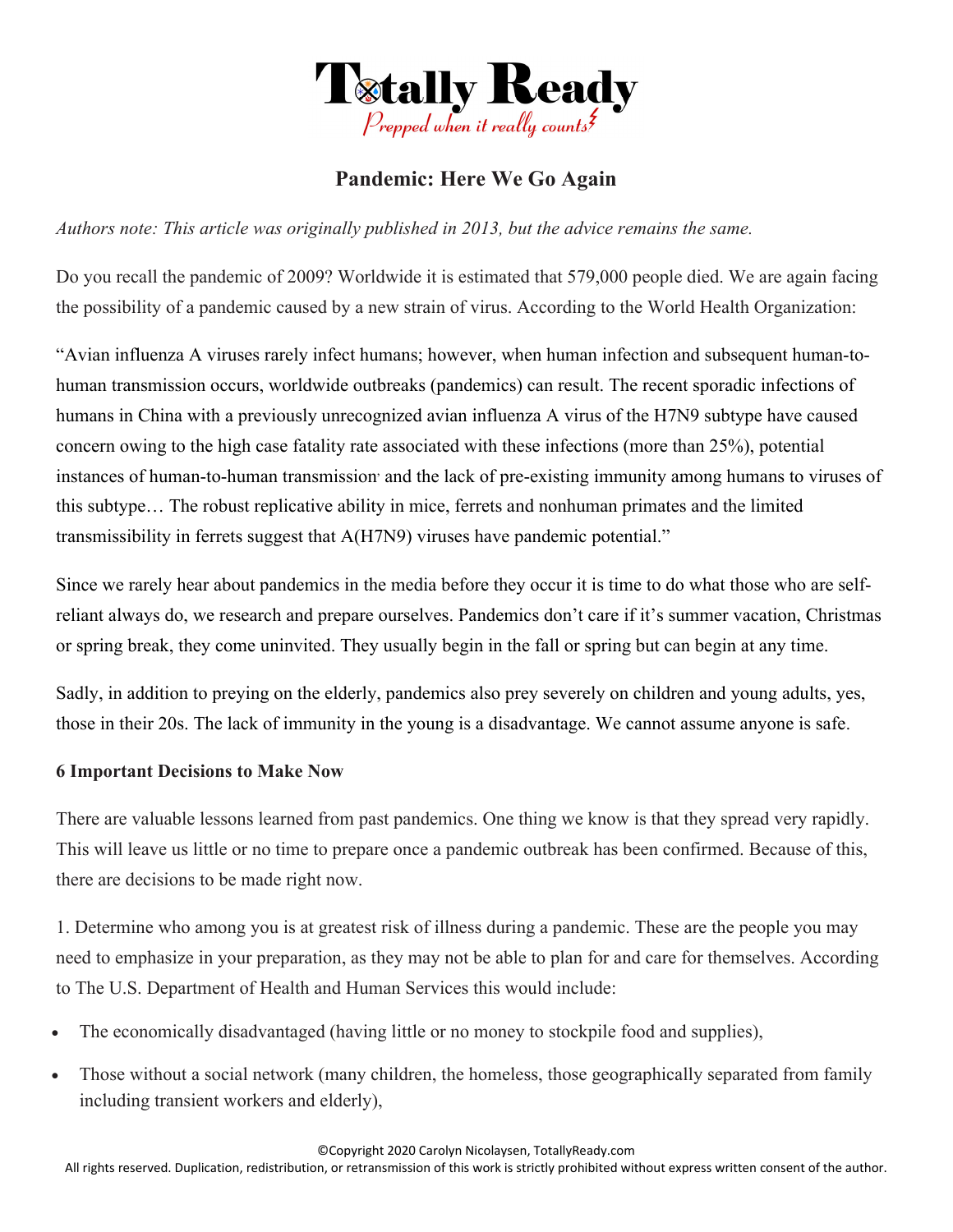

- Dependent individuals needing support for daily activities (physically disabled, developmentally disabled, mental illness, substance abuse or addiction, difficulty seeing or hearing, and other medical conditions),
- Those with trouble reading, speaking or understanding English.

2. Determine which room in your home will act as the isolation room, or room where those who are ill will be cared for. Whenever possible this should be a room with its own bathroom facilities. If you have a bedroom which is separated from other bedrooms in the home, this would be a good choice. When possible, this room should also include a TV with DVD player. Those who are ill will need a diversion to keep their minds occupided as they recover. This room should also be large enough to set up an additional bed.

3. Stockpile food and medications. We will talk more about storing for those who are ill in a future article but don't forget about those who are not ill. We need to have a three month supply of the foods we eat on a regular basis. During a pandemic there will be a great deal of stress in a home where people are ill. Be sure you have comfort foods in your storage as keeping a positive attitude is an important aspect of physical well being and healing, and nothing does that better than a brownie. While you are at it, your storage should include enough for others beyond your normal household, if possible.

It is important to store over-the-counter drugs for fever, muscle ache, nausea, diarrhea, and sore throat pain. Be sure to store both adult and children's varieties of these medications. Remember, aspirin should not be given to children without consultation with your physician. Be sure to have a supply of all prescription drugs required by every family member. Consult your doctor and/or pharmacy on how to do this. As you help to prepare those in the high risk group, be sure to help them to legally accumulate these supplies as well.

4. Discuss pandemics as a family. Remember the insecurities children and many adults felt after 9/11? Informing your family and others you will care for about pandemics will greatly reduce the fear when it finally hits. There is a great comic book prepared by King County, Washington which can be downloaded and used as an educational tool. Copy this tool and prepare a lesson now and as soon as you hear a declaration that a pandemic has been declared share the information with your family.

Discuss exactly what your new family routine will include. Walk through your isolation room and talk about how you will care for a patient.

5. Complete a basic medical record for each person in the family, and any others you will care for. Do this now as it is a valuable resource during any emergency and should be in every120 hour kit.

©Copyright 2020 Carolyn Nicolaysen, TotallyReady.com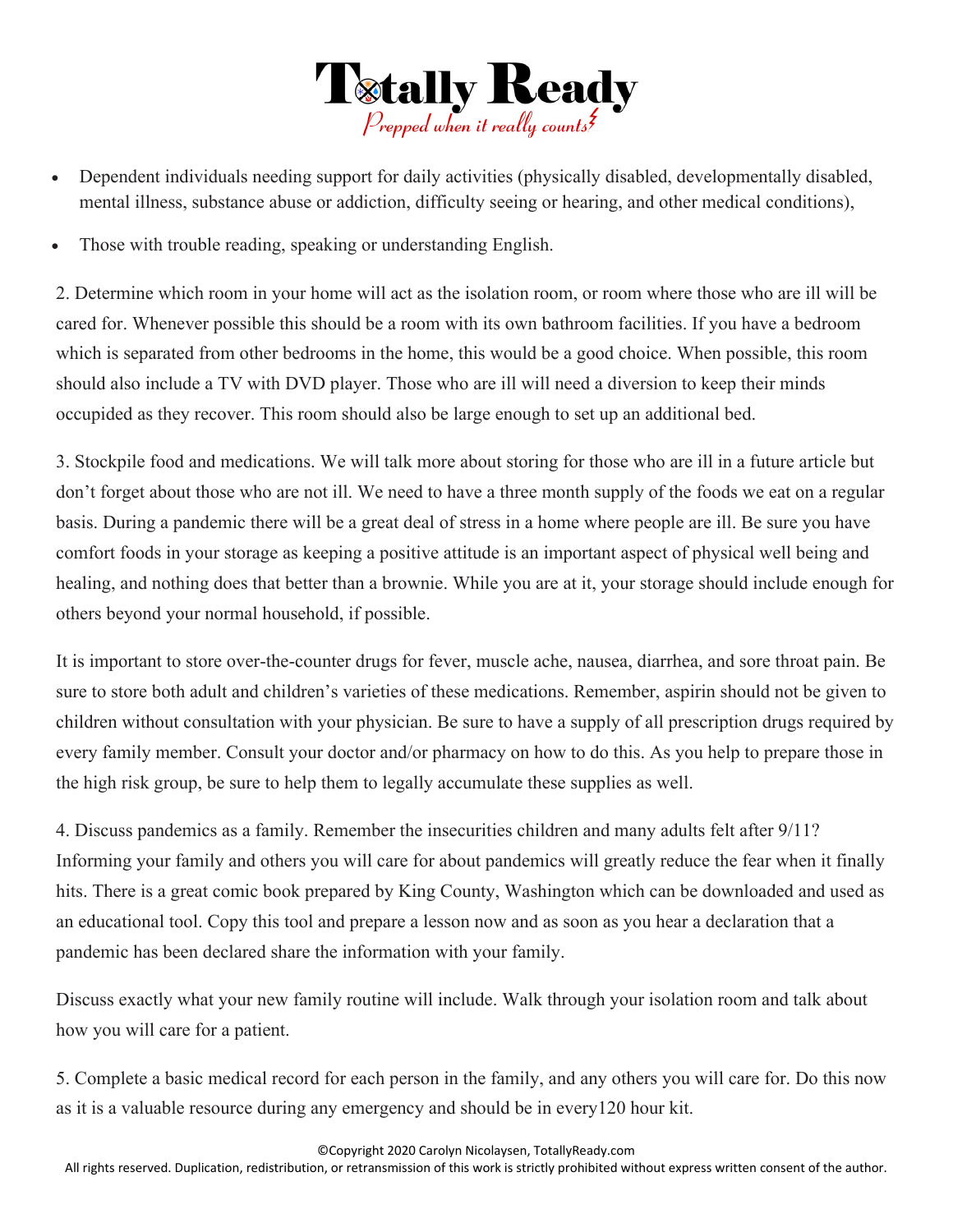

6. Designate a primary care giver and a second if the first should become ill. This should be a person who is familiar with patient care, which we will discuss later – hopefully a person who has a strong immune system.

## **Quarantine**

Once a pandemic has been confirmed, it is time to self-quarantine (you may want to do so even before local leaders get around to imposing measures, in case they are unprepared to do so). Immediately pick up others you will be caring for and bring them to your home. As we have learned from past pandemics communities and families who self-quarantined survived at a much, much, greater rate than those who did not. Now is the time to settle into a new routine. Designate times for watching TV, doing homework, crafts, reading, meal preparation, chores and playing games. If you assume all of this will just happen, then you will watch all the DVDs you own in the first week and discover you still have weeks of self-isolation left to fill with activities. If you live on an acre or more, you will want to include time outside for children to play each day, within bounds of course. Exercise will be important to maintaining good health.

## **Prevent Spreading the Pandemic**

How does a pandemic flu spread? Primarily, it is airborne. This can happen when an infected person coughs or sneezes. Coughing and sneezing produces droplets which can pass the illness to others when inhaled.

These droplets may also land on surfaces and, according to the Mayo clinic, can remain active for up to 48 hours. (the coronavirus up to 9 days)

Droplets from an infected person can make contact with surfaces such as table tops, door knobs, water faucets, shower handles, telephones, toys, remote controls, books and magazines, toilet seats, computer keyboard and mouse, wheelchairs, walkers, baby swings, everything and anything a person who is ill touches or sneezes or coughs on.

Anyone living in a home with an influenza patient is at risk of becoming ill. Good hygiene practices should be implemented throughout self-quarantine, and if illness befalls the household, boundaries and hygiene rituals must be observed.

Remind your family to cover their mouth and nose with a tissue when they cough or sneeze, and then to put the used tissue in a waste basket and wash their hands. Label each box of tissues with a family members name, another way to prevent transferring germs. When a tissue is not available, have family members cover their

©Copyright 2020 Carolyn Nicolaysen, TotallyReady.com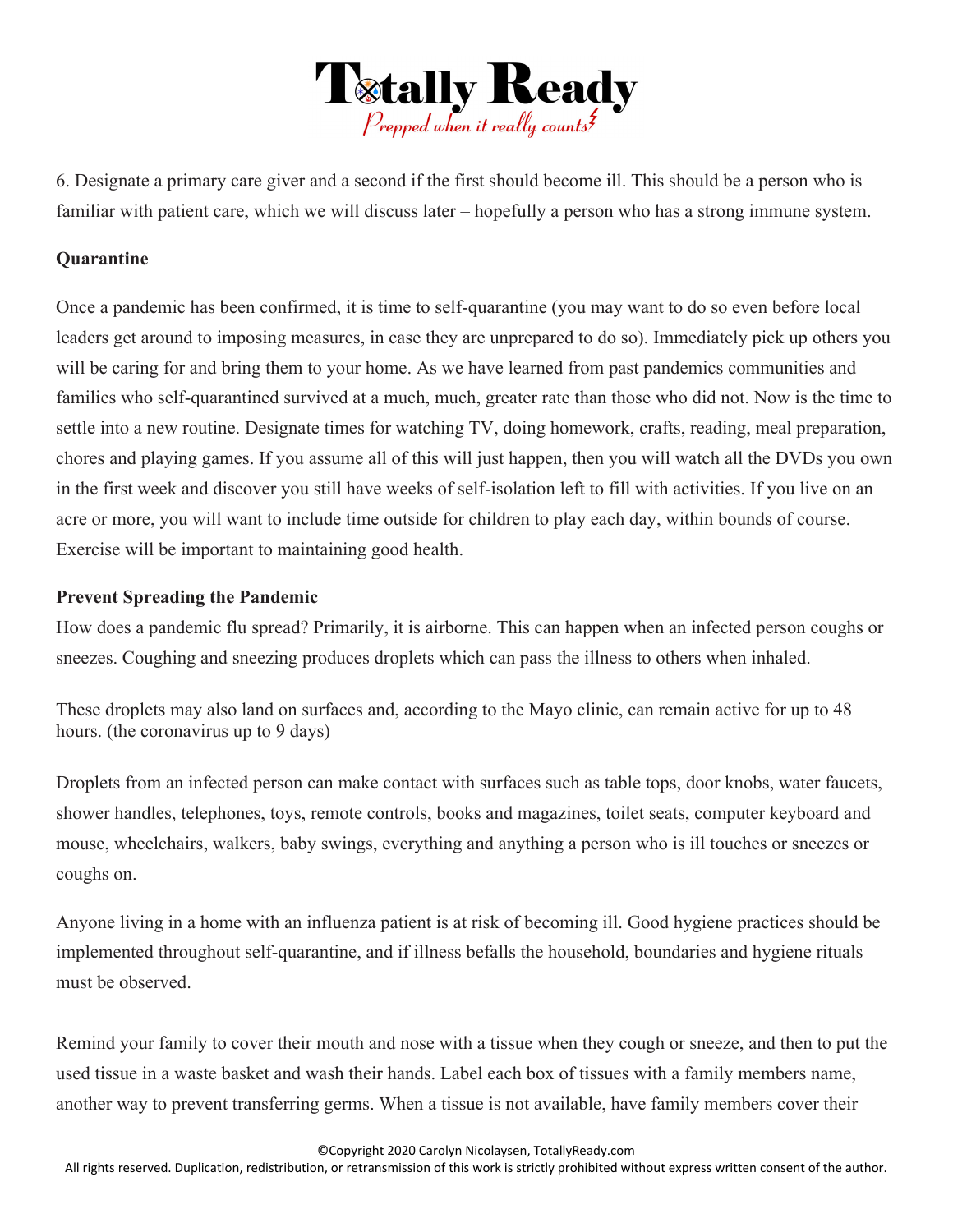

mouth and nose with their arm (not hands). Practice good hand washing techniques. This is a great exercise for a family home evening. Remain conscious of what and who you have touched. Wash frequently.

When caring for someone who is ill use alcohol-based hand wipes or alcohol-based (60-95% alcohol) gel hand sanitizers – rub these on the hands until the liquid or gel dries. Wash your hands often when you or others are sick, especially before touching your mouth, nose, and eyes. Always wash or sanitize your hands before preparing food or eating.

Cleaning and disinfecting hard surfaces and items in your home often will help to prevent the spread of the flu. When using a commercial product, be sure to follow the directions on the labels carefully.

Pay attention to any hazard warnings and always use gloves when advised to do so. Do not mix disinfectants and cleaners unless the labels indicate it is safe to do so. Combining certain products such as chlorine bleach and ammonia can produce toxic vapors which may result in injury or death.

If disinfectants are not available, use a chlorine bleach solution made by adding 1 tablespoon of bleach to a quart of water or 1/4 C bleach to 1 gallon of water. Using a clean cloth, wipe down surfaces and let stand for 3 – 5 minutes before rinsing with clean water. Wear gloves to protect your hands. Be sure to firmly cap any remaining bleach disinfectant and label it well.

Make waste baskets easily accessible throughout the house. Line them with a plastic bag and empty them at least daily. After emptying, be sure to thoroughly wash your hands.

Wash laundry as you normally would for all of those who are not ill. Remember, the germs which cause the flu are spread through the air so do not shake soiled laundry. Wash your hands after you gather laundry.

When laundering for those who are ill you may want to keep these items separate from the rest of the laundry in the home. This is primarily because you may want to assign someone to do the washing, for those who are not ill, other than the person who is caring for those who are ill. Having chores to do will help each family member feel needed and we all feel more in control and under less stress when we are contributing. There is no reason to expose the person assigned to do laundry to the germs in the sheets and towel of those who are ill. I have

©Copyright 2020 Carolyn Nicolaysen, TotallyReady.com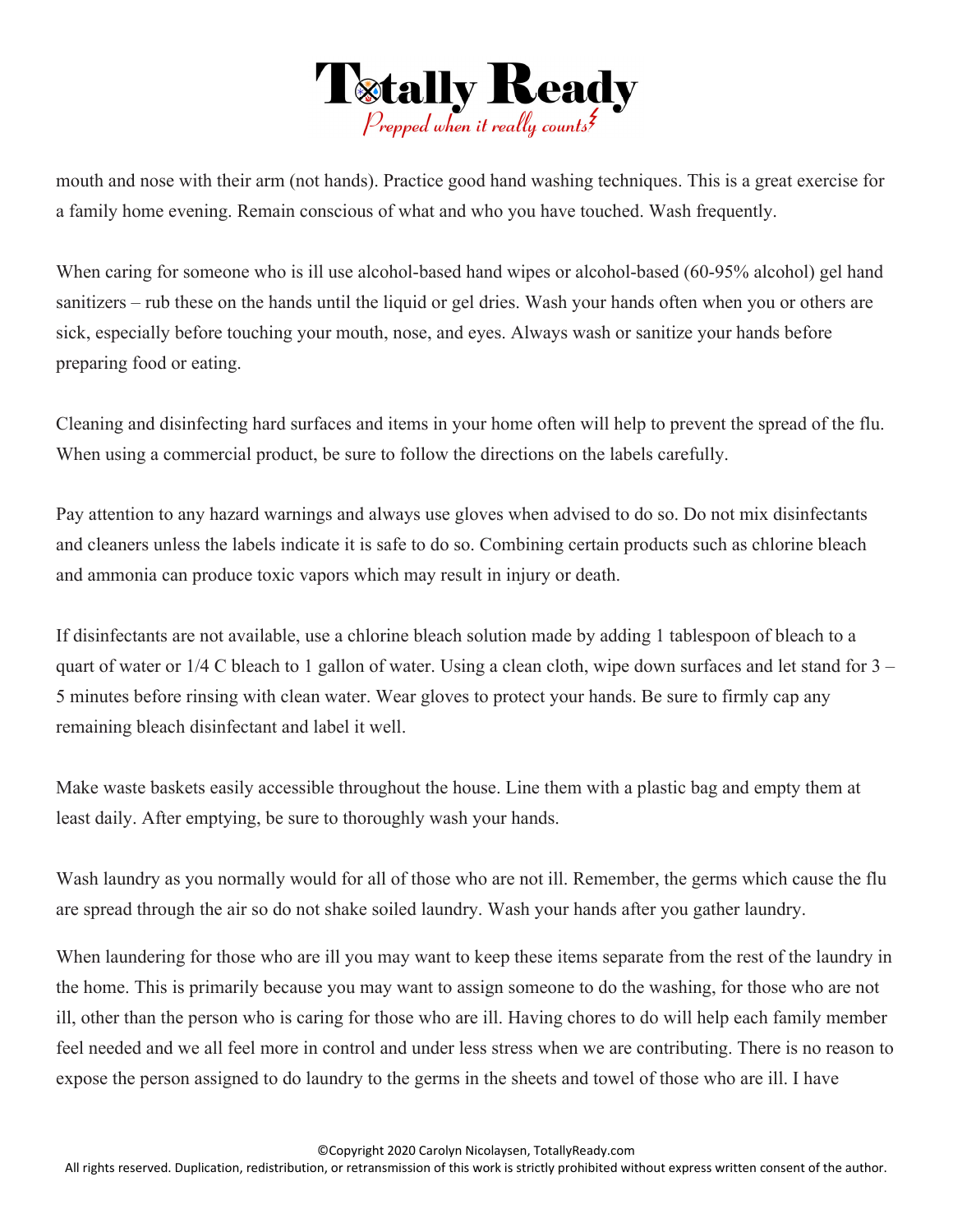

purchased white sheets and towels for use by those who are ill. I can then bleach them if someone should vomit on them or as otherwise necessary.

For all the above tasks, gloves and masks should be worn for best protection.

## **Now to the Isolation Room**

Have gloves, masks, a gown and anti-bacterial wipes or lotion near the door of your patient room. I would place them directly outside the room so I could put them on before entering and then leave them in a wastebasket in the room before exiting. All masks and gloves should be used only once. The jury is still out on the effectiveness of masks but if they make you feel safer by all means use them. It is most important for those ill to wear them. Be sure they are N95 masks. A gown is not a necessity, but if you prefer you can slip it on as you go into the room and remove it before exiting, leaving it in the room for next time. You can use a robe or any other easily removed item of clothing to protect your clothing from germ laden droplets. On the table outside the room place wipes to disinfect the door knob and also to wipe your hands. Also have a bottle of lotion available. All this hand washing is going to dry out your skin quickly, and you don't want to have chapped and bleeding skin.

## **Keep Records**

Keep a record on every patient. Get a notebook or make a form to complete each time you care for a patient. Make a separate record for each day. Include the time and patient's temperature, pulse, and blood pressure. This should be done at least four times a day unless the patient is very ill or their condition deteriorates, and then it should be done more often. Blood pressure devices are cheap and widely available these days.

Keep track of the patient's food and fluid intake. List everything they consume. Also keep track of output. This can be difficult as no one really wants to urinate into a measuring cup when they are ill but at the very least have the patient record every time they use the bathroom and estimate how much their output was, even if they record a little, hardly any, or lots, as their response. If you have chemical in your toilet that turns the water blue, remove them. They will make identifying problems much more difficult. This is extremely important, as the leading cause of death from the flu is dehydration.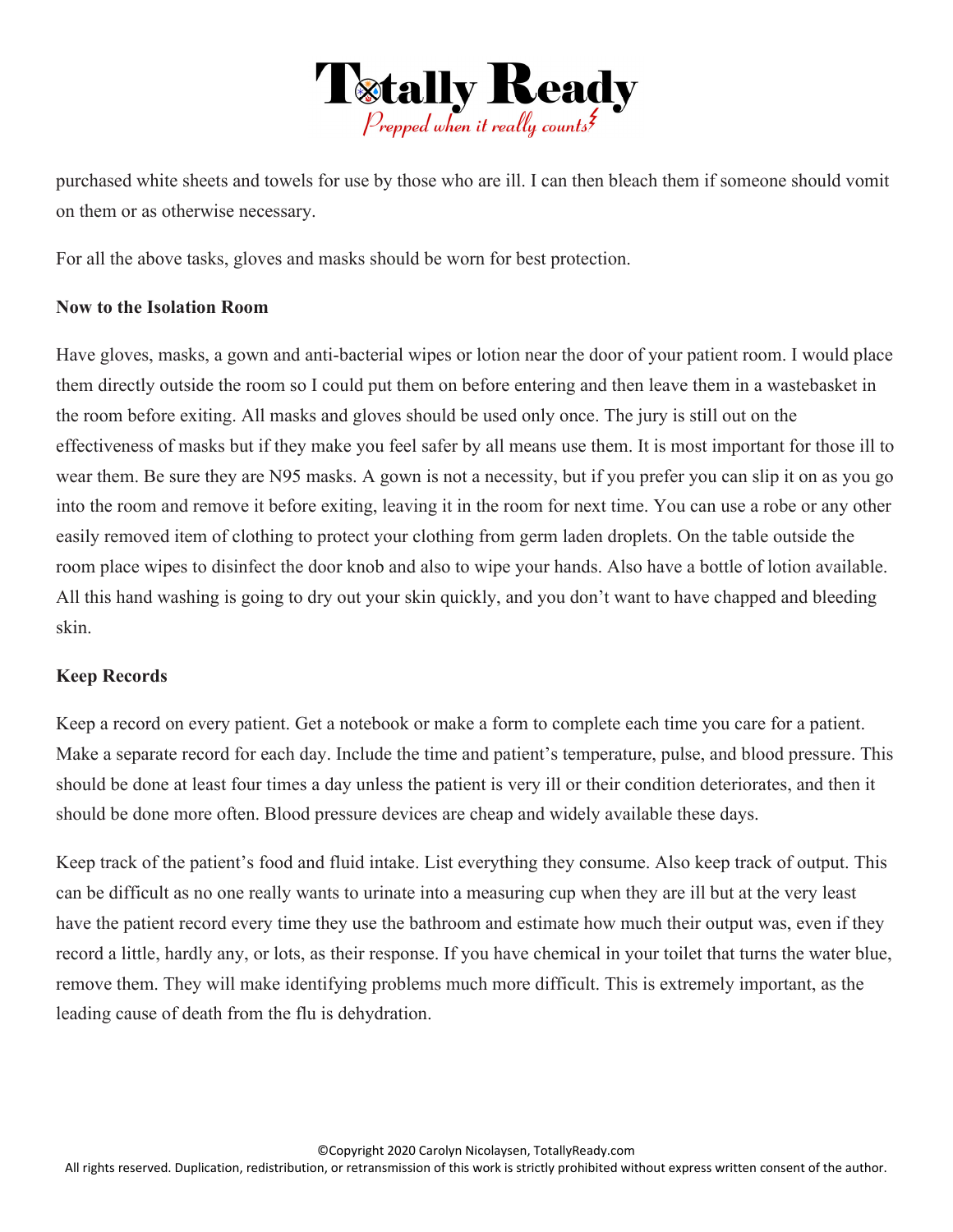

## **Dehydration**

One of the first signs of dehydration is weight loss so be sure to keep track of a patient's weight.

Mild dehydration is very difficult to detect. Often the only sign is thirst. Take it seriously if a family member says they are thirsty and give them fluids such as water, juice and Popsicles. Never give soda or caffeinated drinks when you suspect someone may be dehydrated. It is important to pay attention to family members who are well, as it is easy to become focused on those who are already ill and to forget the others.

Moderate dehydration will result in an infant becoming thirsty, restless or lethargic, irritable and drowsy. An older child or adult will often be thirsty but still alert. The pulse rate of all who are moderately dehydrated will increase. Respiration will become rapid, blood pressure normal or low, week or dizzy when standing, eyes will become sunken and tears reduced or absent. When the skin of the moderately-dehydrated person is pinched it will not retract immediately, but more slowly. Try the test on someone you know is not dehydrated, and compare to the one you suspect may be. The membranes of the mouth and nasal passage will be dry and urine flow will decrease and darken. If you believe someone is moderately dehydrated, force fluids immediately.

A person who is severely dehydrated will be drowsy, cold, sweaty, have wrinkled skin, fingers and toes and an infant may become comatose. Pulse will be rapid and feeble and in some cases impalpable. Breathing will be deep and rapid with blood pressure low and sometimes un-recordable. A pinch will retract very slowly. Eyes will be sunken and tears absent. Mucus membranes will be very dry and the tongue will stick to the mouth. Urination will be minimal, if any. If you notice any of these symptoms, get the patient to the doctor or hospital immediately.

## **Rehydrate**

You may store commercial rehydration products for use during a pandemic. Since a self- quarantine may last longer than your supply – here are a few homemade rehydration solutions you can make from items already in your food storage.

Orange Juice: 1 Cup orange juice  $+$  3 Cups water  $+$  1/2 tsp. salt

Apple Juice: 1 Cup apple juice  $+$  3 Cups water  $+$  1/2 tsp. salt